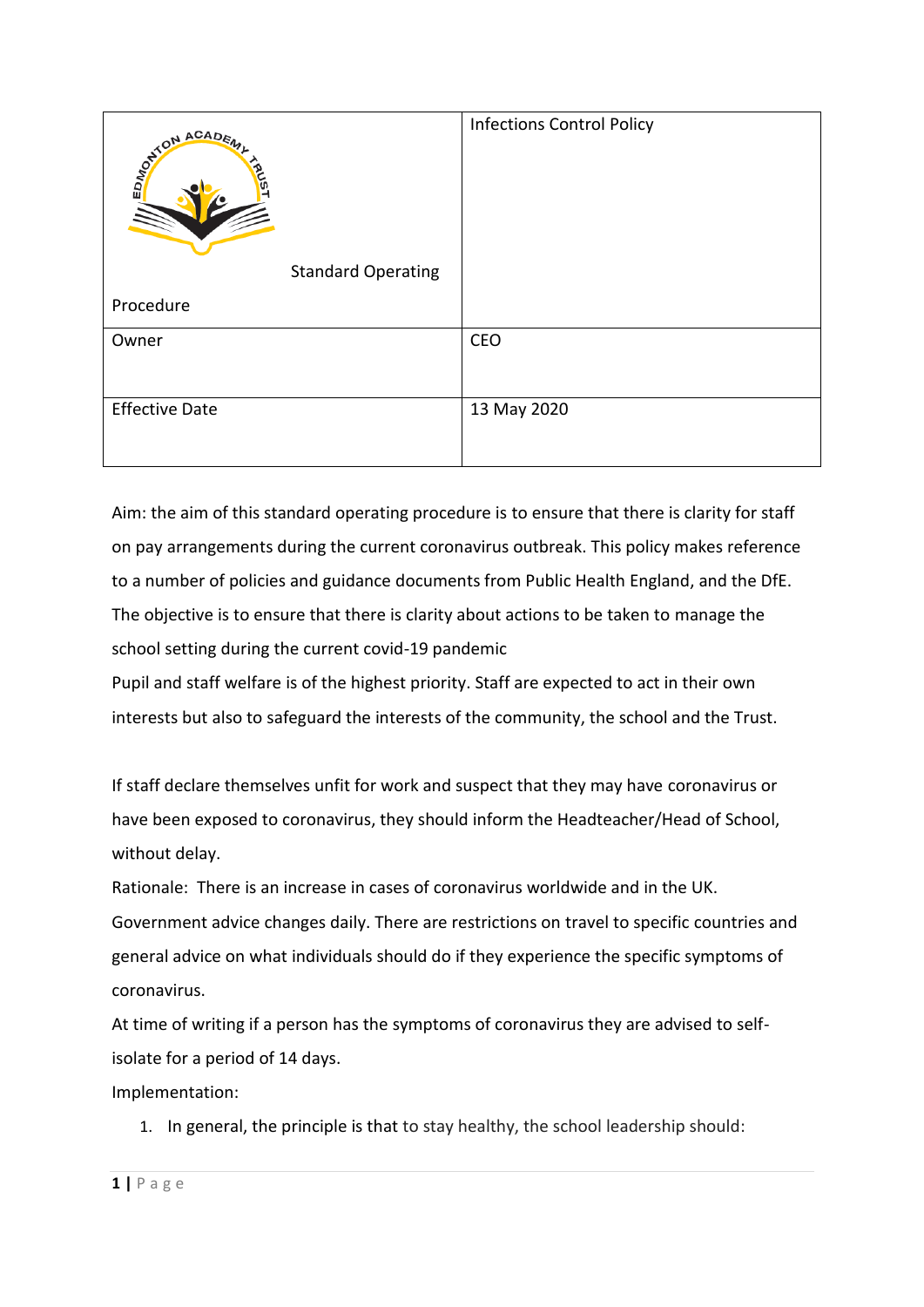- i. Ask sick children and staff to stay home (and to seek medical attention when necessary).
- ii. Keep a supply of alcohol-based hand sanitizer and sanitizing wipes.
- iii. Teach good hand washing practices.
- iv. Clean and disinfect classroom materials and surfaces
- v. As a result of covid-19 we have introduced further measures to control the infection in the school (see Risk Assessment for Covid-19)
- 2. Public Health England publishes a wide range of documents relating to infection control [\(https://www.england.nhs.uk/south/info-professional/public](https://www.england.nhs.uk/south/info-professional/public-health/infection-winter/schools-nurseries/)[health/infection-winter/schools-nurseries/\)](https://www.england.nhs.uk/south/info-professional/public-health/infection-winter/schools-nurseries/). These documents make explicit reference to:
	- i. Cover letter to educational [establishments](https://www.england.nhs.uk/south/wp-content/uploads/sites/6/2019/10/phe-sw-cover-letter-to-educational-establishments-winter-readiness-19-20-.pdf)
	- ii. [Schools/nurseries](https://www.england.nhs.uk/south/wp-content/uploads/sites/6/2019/09/phe-sw-schools-and-nurseries-planning-checklist-for-influenza-and-norovirus-season.pdf) preparedness checklist for seasonal influenza (flu) and [Norovirus](https://www.england.nhs.uk/south/wp-content/uploads/sites/6/2019/09/phe-sw-schools-and-nurseries-planning-checklist-for-influenza-and-norovirus-season.pdf)
	- iii. The Spotty Book: Guide to infections and [outbreaks](https://www.england.nhs.uk/south/wp-content/uploads/sites/6/2019/09/spotty-book-2019-.pdf) in schools and [nurseries:](https://www.england.nhs.uk/south/wp-content/uploads/sites/6/2019/09/spotty-book-2019-.pdf) This has been produced by the Public Health England SW Health Protection Team and should serve as a very useful practical guide to recognizing and managing common infectious disease in schools and other childcare settings, including basic infection prevention and control measures. It links to the national guidance for more detail where appropriate
	- iv. Integrated Care Pathway (Checklist) for Outbreaks of Acute [Respiratory](https://www.england.nhs.uk/south/wp-content/uploads/sites/6/2019/10/icp-acute-resp-ob-schools-oct19.doc) Infection in [schools/nurseries](https://www.england.nhs.uk/south/wp-content/uploads/sites/6/2019/10/icp-acute-resp-ob-schools-oct19.doc)
	- v. [Integrated](https://www.england.nhs.uk/south/wp-content/uploads/sites/6/2019/10/schools-and-nurseries-dv-icp-feb-2019.doc) Care Pathway (Checklist) for Outbreaks of Diarrhoea and Vomiting in [schools/nurseries](https://www.england.nhs.uk/south/wp-content/uploads/sites/6/2019/10/schools-and-nurseries-dv-icp-feb-2019.doc)
	- vi. Health [protection](https://www.gov.uk/government/publications/health-protection-in-schools-and-other-childcare-facilities) in schools and other childcare facilities: This is the national Public Health England Guidance on managing common infectious diseases in schools and other childcare settings.
	- vii. [Exclusion](https://assets.publishing.service.gov.uk/government/uploads/system/uploads/attachment_data/file/691091/Exclusion_table.pdf) table: this replaces the old school exclusion poster and advises on the time period that a child needs to be excluded from school if they have an infectious condition.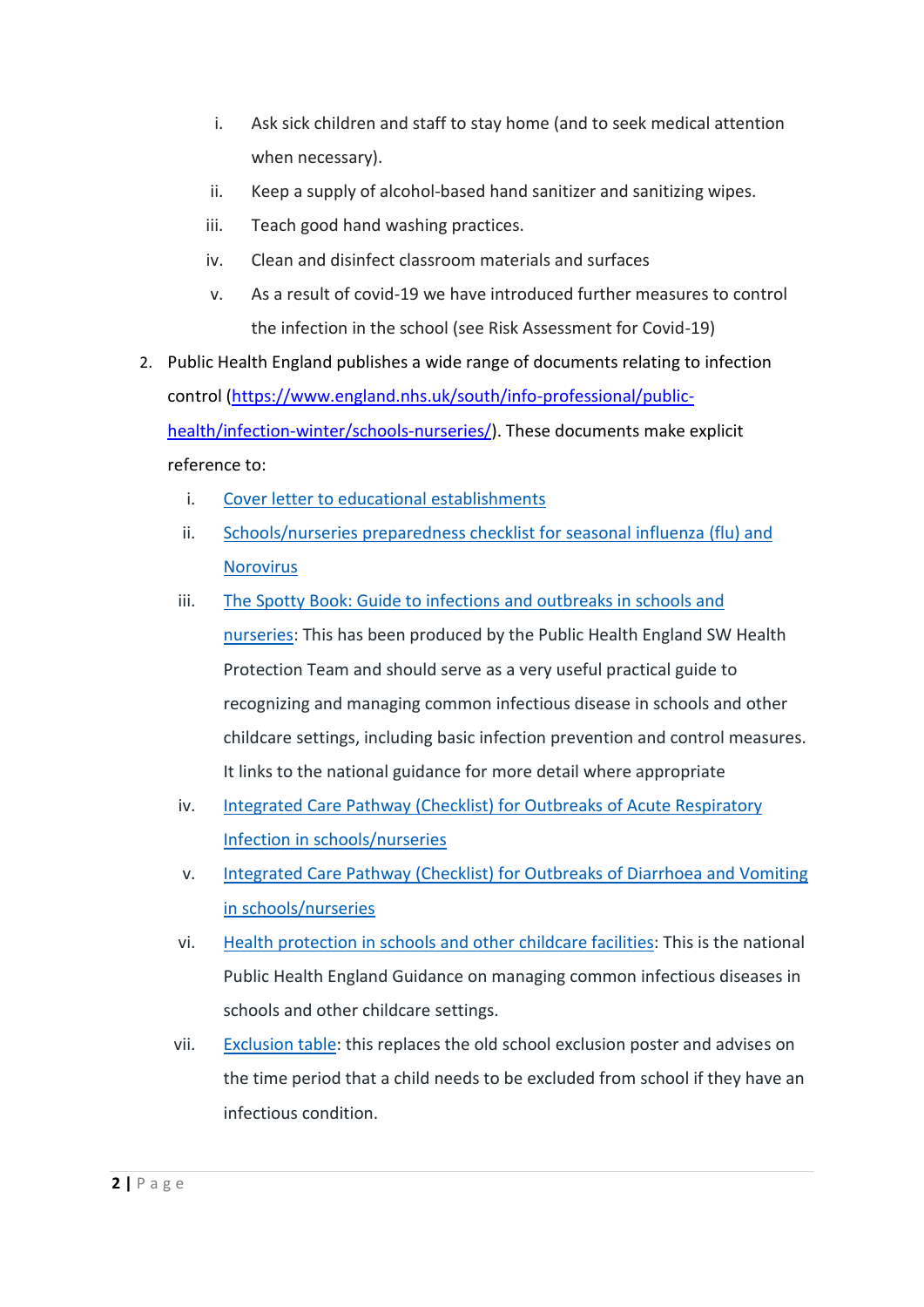- viii. [E-bug:](http://www.e-bug.eu/) gives lesson plans for primary and secondary schools on infection prevention & control and antibiotic resistance
	- ix. Flu [vaccination](https://www.gov.uk/government/publications/flu-vaccination-in-schools) in schools guidance
- 3. If a child presents at school unwell
	- i. The child should be sent to Welfare for assessment. The child should be placed in an isolated place in Reception and allowed to use the visitor toilet only.
	- ii. Welfare should don the appropriate PPE in order to make an assessment
	- iii. Welfare should conduct an assessment but the default is that the parent is to be contacted and arrangements made for the child to go home. The Head of Primary or senior member of staff should speak with the parent to inform them that the child must be kept at home until well.
- 4. If a child is taken unwell during the school day
	- i. The child should be sent to Welfare with a note from the teacher. The child should be placed in an isolated place in Reception and allowed to use the visitor toilet only.
	- ii. Welfare should don the appropriate PPE before making an assessment
	- iii. Any bodily fluids should not be touched without PPE. Tissues should go into a separate bin and only handled when PPE is worn.
	- iv. Parents should be contacted and arrangements made for the child to go home. The Head of Primary or senior member of staff should speak with the parent to inform them that the child must be kept at home until well.
	- v. The Head of Primary should inform staff that a child has been sent home unwell.
	- vi. Site services should arrange for the area where the child was working to be cleansed thoroughly. If the toilet was used, it should be cleansed before anyone else uses it.

## Evaluation: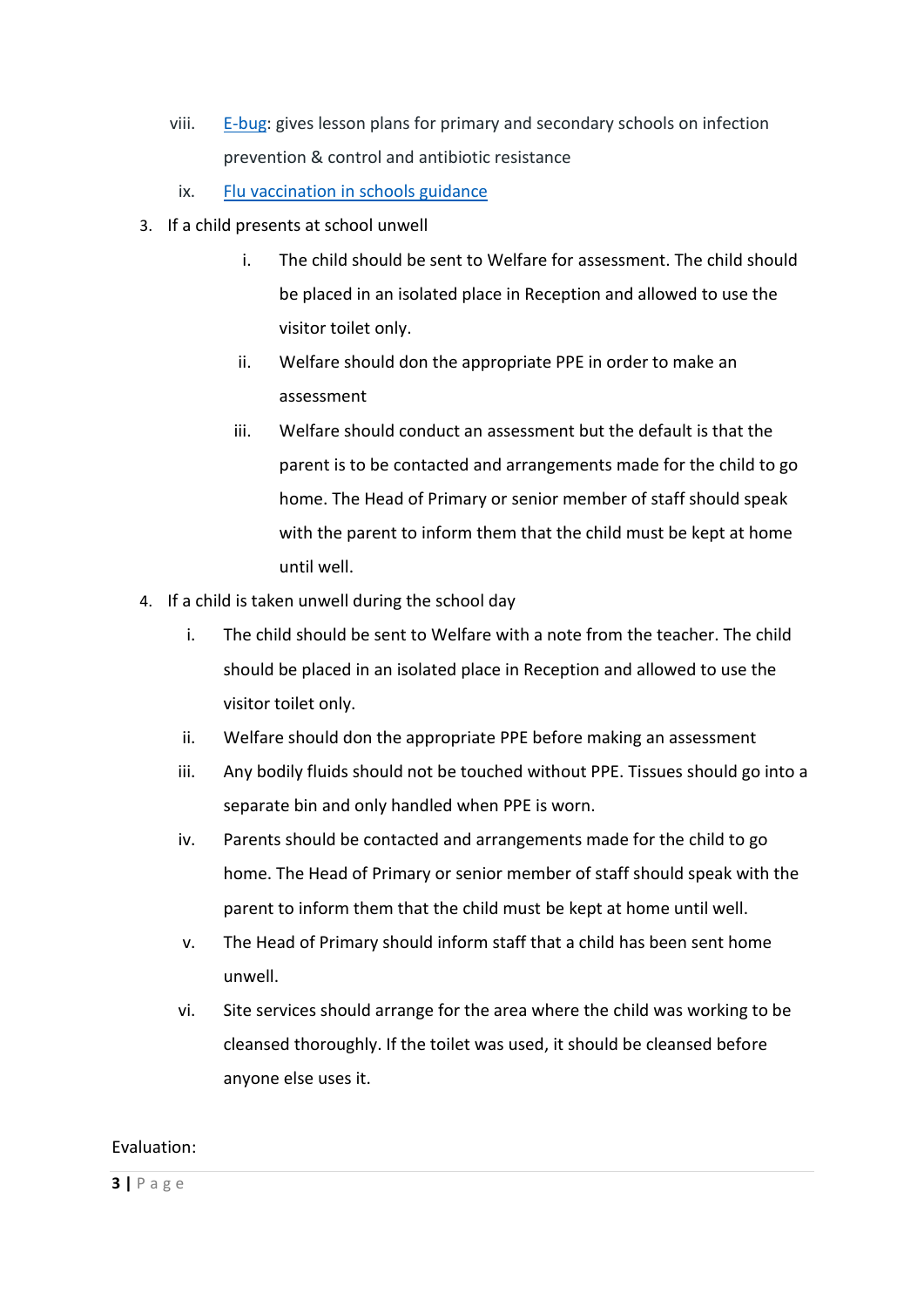This SOP will be evaluated throughout the period of the outbreak and when the outbreak is judged to have concluded.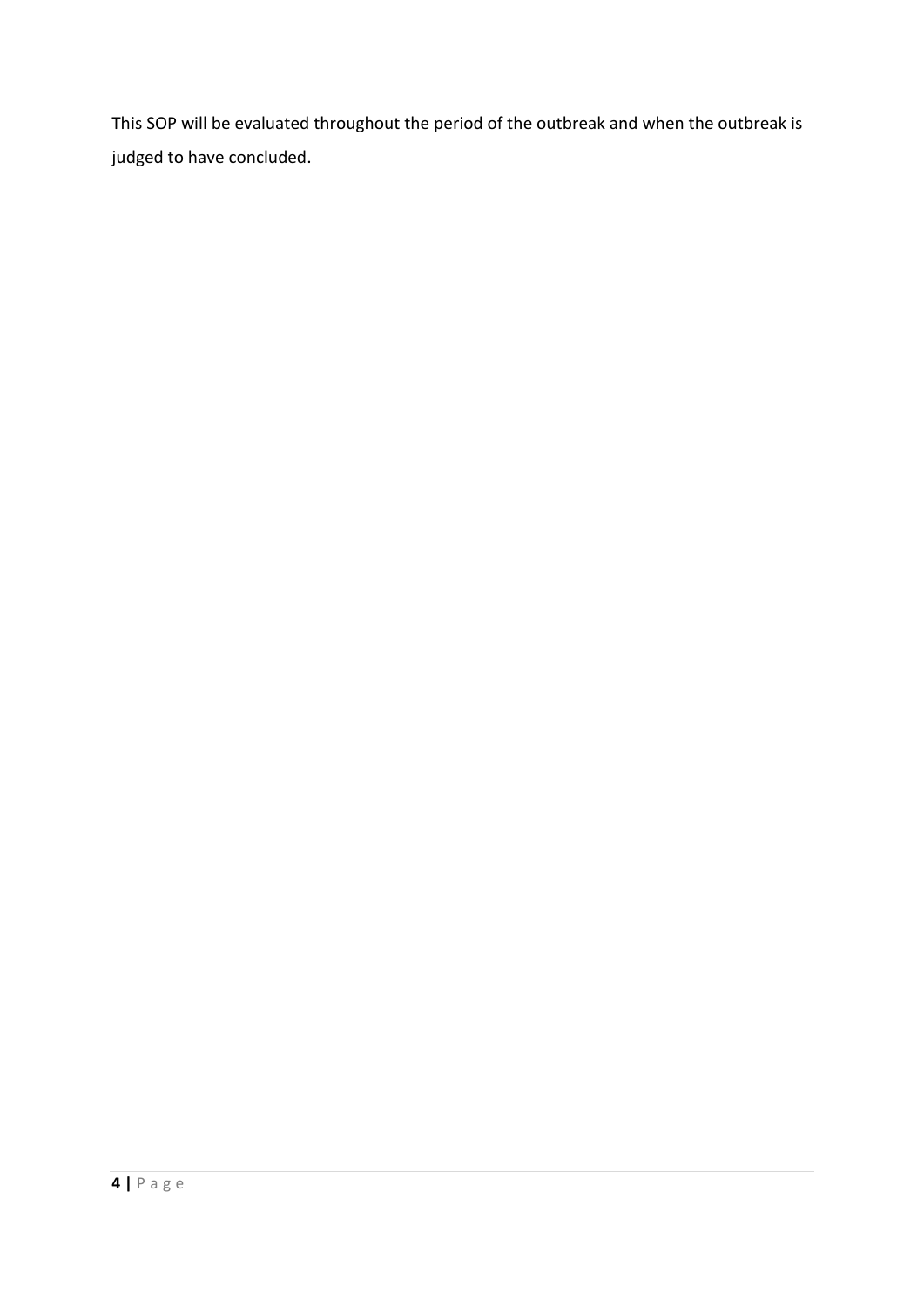

## Planning for Coronavirus/ COVID-19

As of 11 March 2020 Situation in the UK

COVID-19 is a new illness that can affect your lungs and airways. It's caused by a virus called coronavirus.

*What's the risk of coronavirus in the UK?*

The UK Chief Medical Officers have raised the risk to the public from low to moderate.

Health professionals are working to contact anyone who has been in close contact with people who have coronavirus.

*What's the risk of coronavirus for travellers?*

There are some countries and areas where there's a higher chance of coming into contact with someone with coronavirus.

See our [coronavirus advice for travellers.](https://www.nhs.uk/conditions/coronavirus-covid-19/advice-for-travellers/)

*Symptoms of coronavirus*

The symptoms of coronavirus are:

- a cough
- a high temperature
- shortness of breath

But these symptoms do not necessarily mean you have the illness.

The symptoms are similar to other illnesses that are much more common, such as cold and

flu.

*How coronavirus is spread*

Because it's a new illness, we do not know exactly how coronavirus spreads from person to

person.

**5 |** P a g e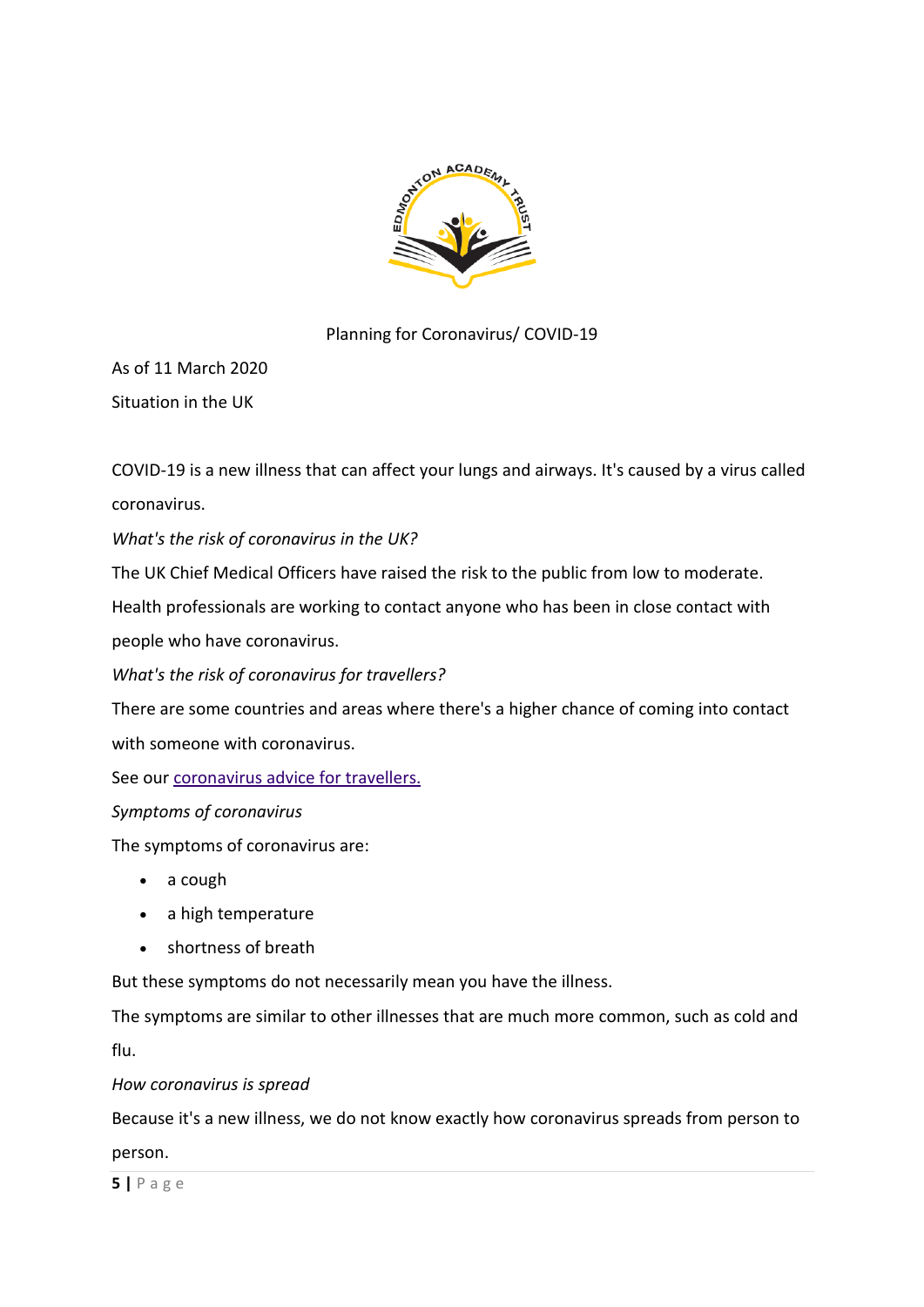Similar viruses are spread in cough droplets.

It's very unlikely it can be spread through things like packages or food.

*Do I need to avoid public places?*

Most people can continue to go to work, school and other public places.

You only need to stay away from public places (self-isolate) if advised to by the 111 online coronavirus service or a medical professional.

*How to avoid catching or spreading coronavirus*

| $\mathcal{L}^{\text{max}}_{\text{max}}$ and $\mathcal{L}^{\text{max}}_{\text{max}}$ and $\mathcal{L}^{\text{max}}_{\text{max}}$<br>Do. |  |  |  |
|----------------------------------------------------------------------------------------------------------------------------------------|--|--|--|
|                                                                                                                                        |  |  |  |

- wash your hands with soap and water often do this for at least 20 seconds
- always wash your hands when you get home or into work
- use hand sanitiser gel if soap and water are not available
- cover your mouth and nose with a tissue or your sleeve (not your hands) when you cough or sneeze
- put used tissues in the bin straight away and wash your hands afterwards
- try to avoid close contact with people who are unwell

#### Don't

do not touch your eyes, nose or mouth if your hands are not clean

*Check if you need medical help*

NHS 111 has an online coronavirus service that can tell you if you need medical help and advise you what to do.

Use this service if:

- you think you might have coronavirus
- $\bullet$  in the last 14 days you've been to a country or area with a high risk of coronavirus  $$ see our [coronavirus advice for travellers](https://www.nhs.uk/conditions/coronavirus-covid-19/advice-for-travellers/)
- you've been in close contact with someone with coronavirus

#### [Use the 111 coronavirus service](https://111.nhs.uk/covid-19)

Information:

Do not go to a GP surgery, pharmacy or hospital. Call [111](tel:111) if you need to speak to someone.

Getting help in Scotland, Wales or Northern Ireland

- Scotland: call your GP surgery or call [111](tel:111) if your surgery is not open
- Wales: call [111](tel:111)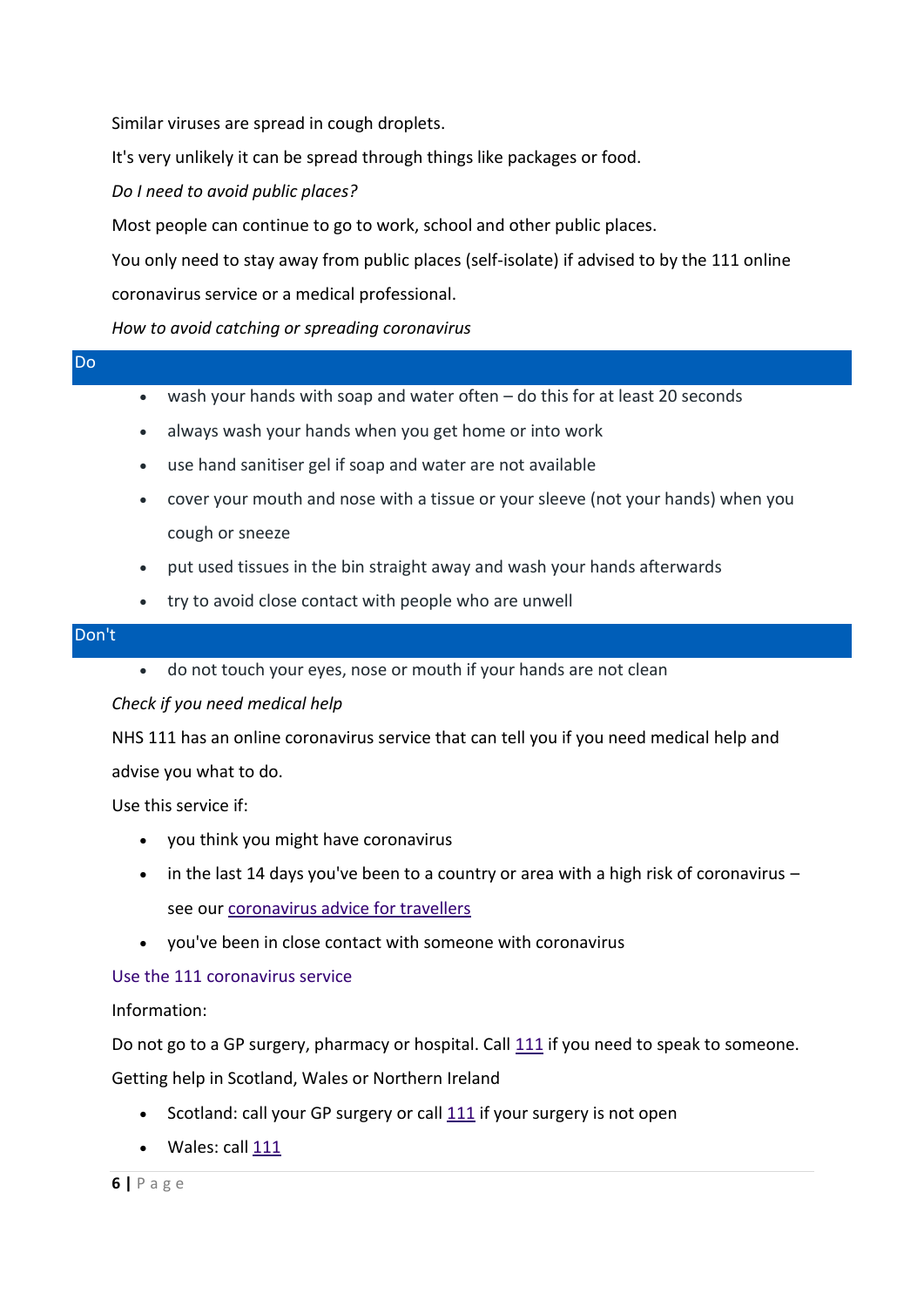• Northern Ireland: call [111](tel:111)

# *How to self-isolate if you're asked to*

If there's a chance you could have coronavirus, you may be asked to stay away from other people (self-isolate).

This means you should:

- stay at home
- not go to work, school or public places
- not use public transport or taxis
- ask friends, family members or delivery services to do errands for you
- try to avoid visitors to your home it's OK for friends, family or delivery drivers to drop off food

You may need to do this for up to 14 days to help reduce the possible spread of infection.

Read more [coronavirus self-isolation advice.](https://www.nhs.uk/conditions/coronavirus-covid-19/self-isolation-advice/)

*Treatment for coronavirus*

There is currently no specific treatment for coronavirus.

Antibiotics do not help, as they do not work against viruses.

Treatment aims to relieve the symptoms while your body fights the illness.

You'll need to stay in isolation away from other people until you've recovered.

*Government response and action plan*

- [GOV.UK: coronavirus action plan](https://www.gov.uk/government/publications/coronavirus-action-plan)
- [GOV.UK: information on coronavirus and the situation in the UK](https://www.gov.uk/guidance/wuhan-novel-coronavirus-information-for-the-public)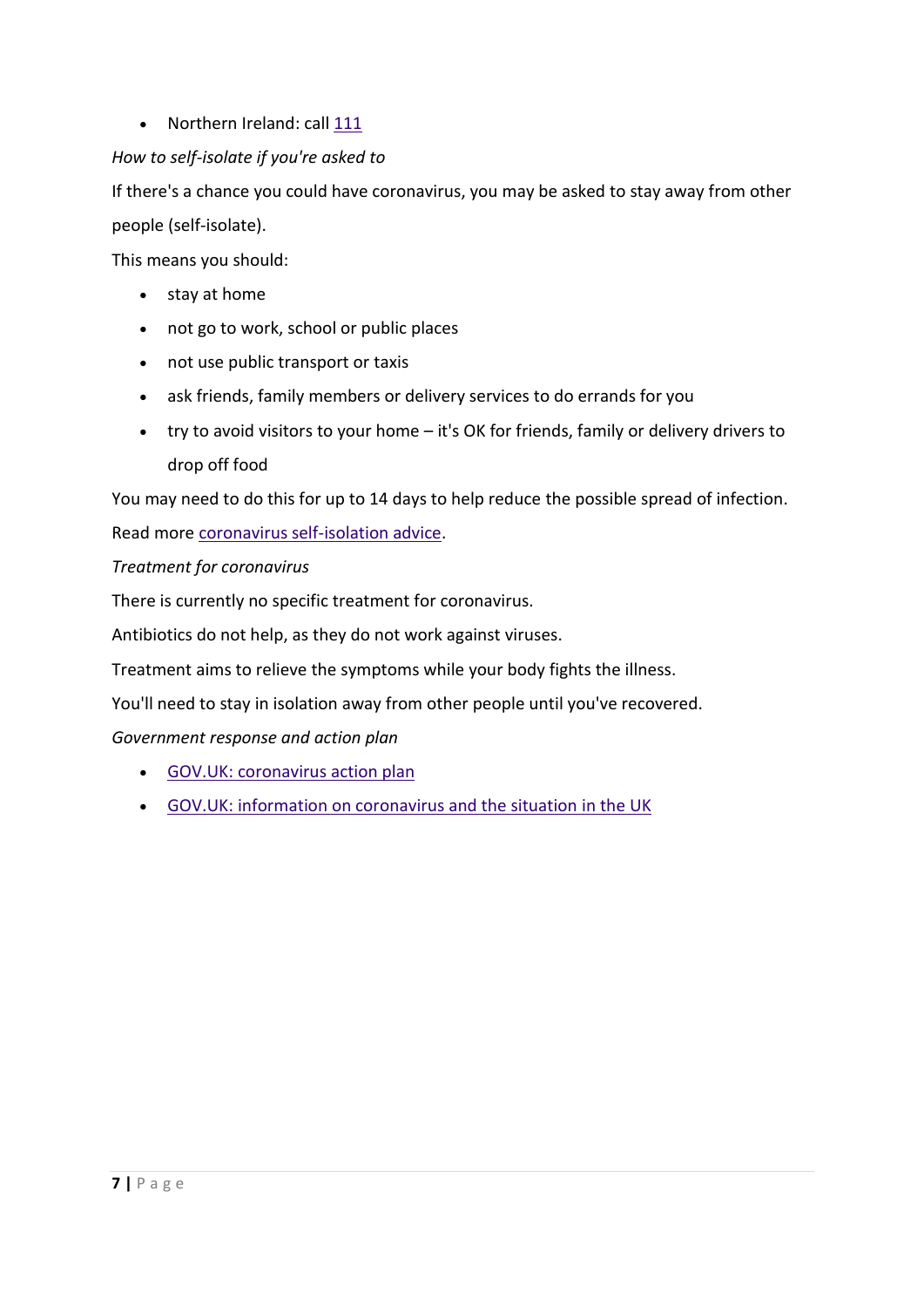This plan is based on three scenarios

- 1. The level of risk as assessed by DfE on 26 February 2020 remains broadly the same
- 2. There is a significant increase in cases of coronavirus in London or the United Kingdom such that large numbers of people are selfisolating or ill (whether at home or hospital)
- 3. There is a significant increase in cases of coronavirus such that the advice from DfE is that schools should close or that there are a significant number of cases locally such that it is judged to be appropriate to close the schools in the Trust.

| The level of risk as assessed | <b>Risk factors</b>         | Mitigation and actions                                                        |
|-------------------------------|-----------------------------|-------------------------------------------------------------------------------|
| by DfE on 26 February 2020    | Staff who have the virus    | Advice given to staff on the symptoms of coronavirus                          |
| remains broadly the same      | unknowingly because they    | Posters displayed in staff areas and toilets emphasising the importance of    |
|                               | have not been diagnosed or  | personal hygiene                                                              |
|                               | do not show symptoms, and   | Premises staff to check regularly the availability of soap in toilets         |
|                               | spread the virus            | Premises staff to check regularly the availability of tissues in staff areas. |
|                               | Children who have the virus | Advice given to parents and children on the symptoms of coronavirus           |
|                               | unknowingly because they    | Posters displayed in pupil areas and toilets emphasising the importance of    |
|                               | have not been diagnosed or  | personal hygiene                                                              |
|                               | do not show symptoms, and   | Premises staff to check regularly the availability of soap in toilets         |
|                               | spread the virus            | Each classroom to have disposable tissues available Premises staff to check   |
|                               |                             | regularly the availability of tissues in staff areas.                         |

Scenario 1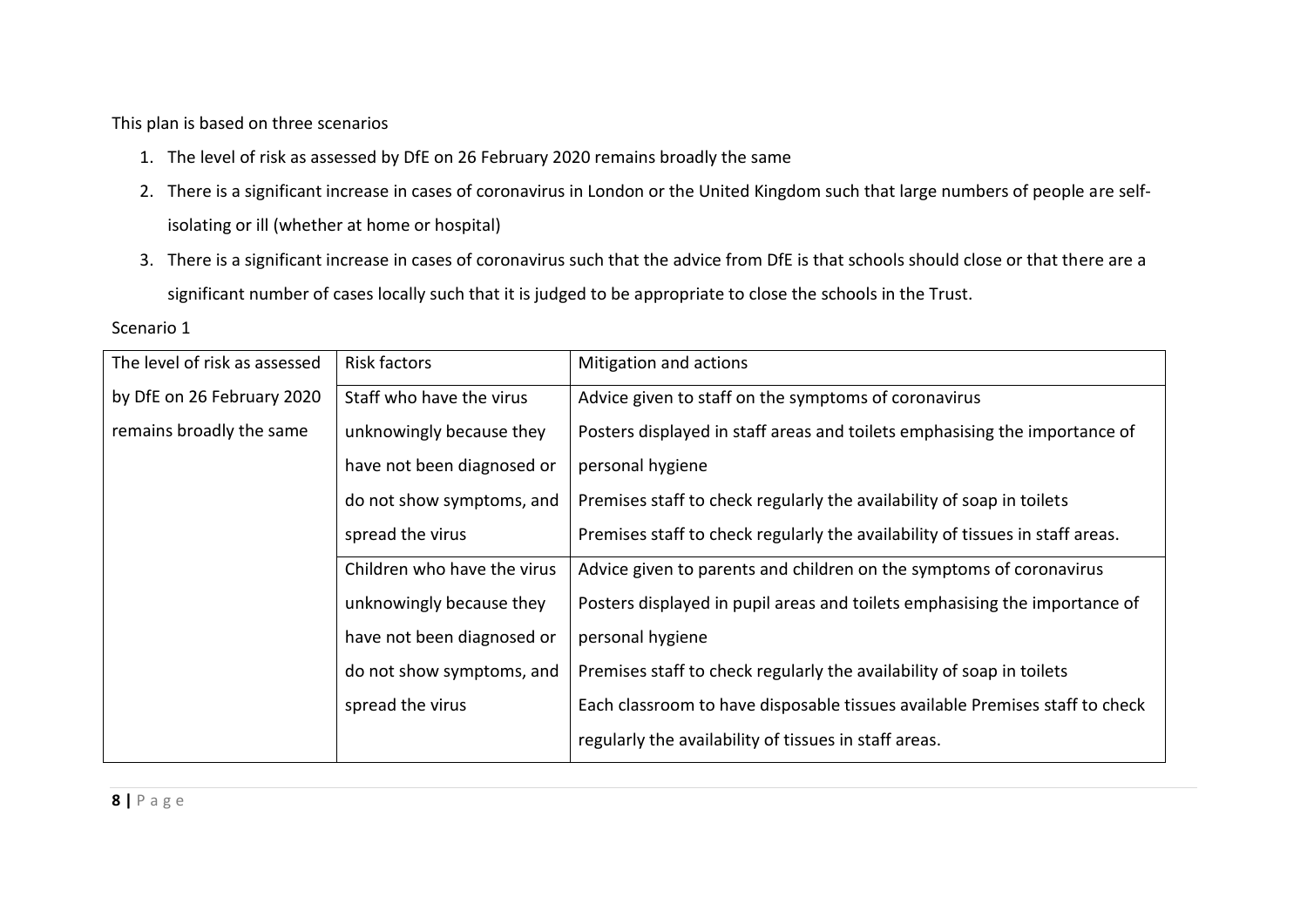| Parents are overly cautious    | Letter written by EHT/HoS/HT to parents outlining the measures to prevent     |
|--------------------------------|-------------------------------------------------------------------------------|
| about the risk to their child  | the spread of any virus.                                                      |
| decide to isolate their child  | Letter and advise posted on Trust website                                     |
| unnecessarily                  |                                                                               |
| Parents of children who are    | Letter from HoS setting out the situation and that any cancellation, other    |
| scheduled to go on the         | than in the circumstances of FCO advice represents a disinclination to travel |
| planned trip to Italy are      | and so is not an insured event                                                |
| disinclined to allow their     |                                                                               |
| children to travel leading to  |                                                                               |
| possible financial loss on the |                                                                               |
| part of parents                |                                                                               |

# Scenario 2

There is a significant increase in cases of coronavirus in London or the United Kingdom such that large numbers of people are self-

isolating or ill (whether at home or hospital). This assumes that up to 50% are absent during the period April, May and June.

| There is a significant | Risk factors                 | Mitigation and actions                                                      |
|------------------------|------------------------------|-----------------------------------------------------------------------------|
| increase in cases of   | The number of adults who     | Each faculty or department should plan for half of the staff to be absent   |
| coronavirus in London  | are unable to work because   | during April, May and June. This plan needs to be in place by end of March. |
| or the United Kingdom  | of self-isolation or illness | Head of faculty or department to construct a timetable to support year 11,  |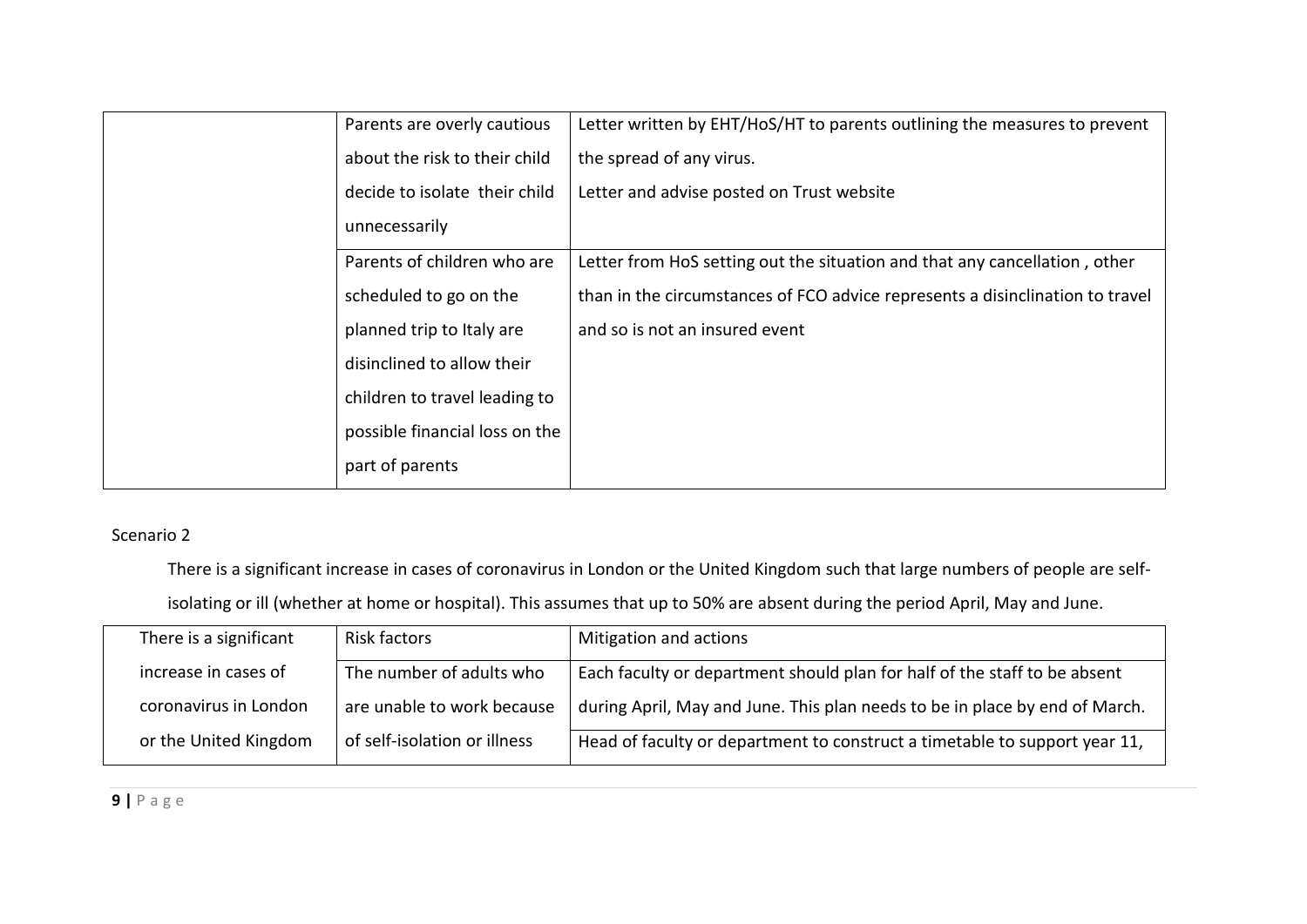| means the school is unable | 12 and 13 children being taught in school. This plan needs to be in place by |
|----------------------------|------------------------------------------------------------------------------|
| to operate as normal       | end of March.                                                                |
|                            | Hall to be set up so that any gaps in the timetable cab be filled with hall  |
|                            | supervision                                                                  |
|                            | Tissues to be available in all teaching areas with separate bin.             |
|                            | Water fountains shut down                                                    |
|                            | Cleaning staff to clean all areas with hot soapy water each day              |
|                            | Staff to form groups of 4 so that there are arrangements to set work for     |
|                            | pupils who will work from home (notionally years 7, 8,9 and 10)              |
|                            | System for staff absence notification to be planned.                         |
|                            | Wider workforce to form groups of 4 so that there is the capacity to in-fill |
|                            | for absent staff                                                             |
|                            | Parents to be informed that the school is only open to notified groups on    |
|                            | notified days (Years 11, 12 and 13 every day; year 7 attend on Monday, year  |
|                            | 8 on Tuesday, year 9 on Wednesday and year 10 on Thursday)                   |
|                            | Primary is open to all children every day                                    |
|                            | Website to be updated daily with status                                      |
|                            |                                                                              |
|                            |                                                                              |
|                            |                                                                              |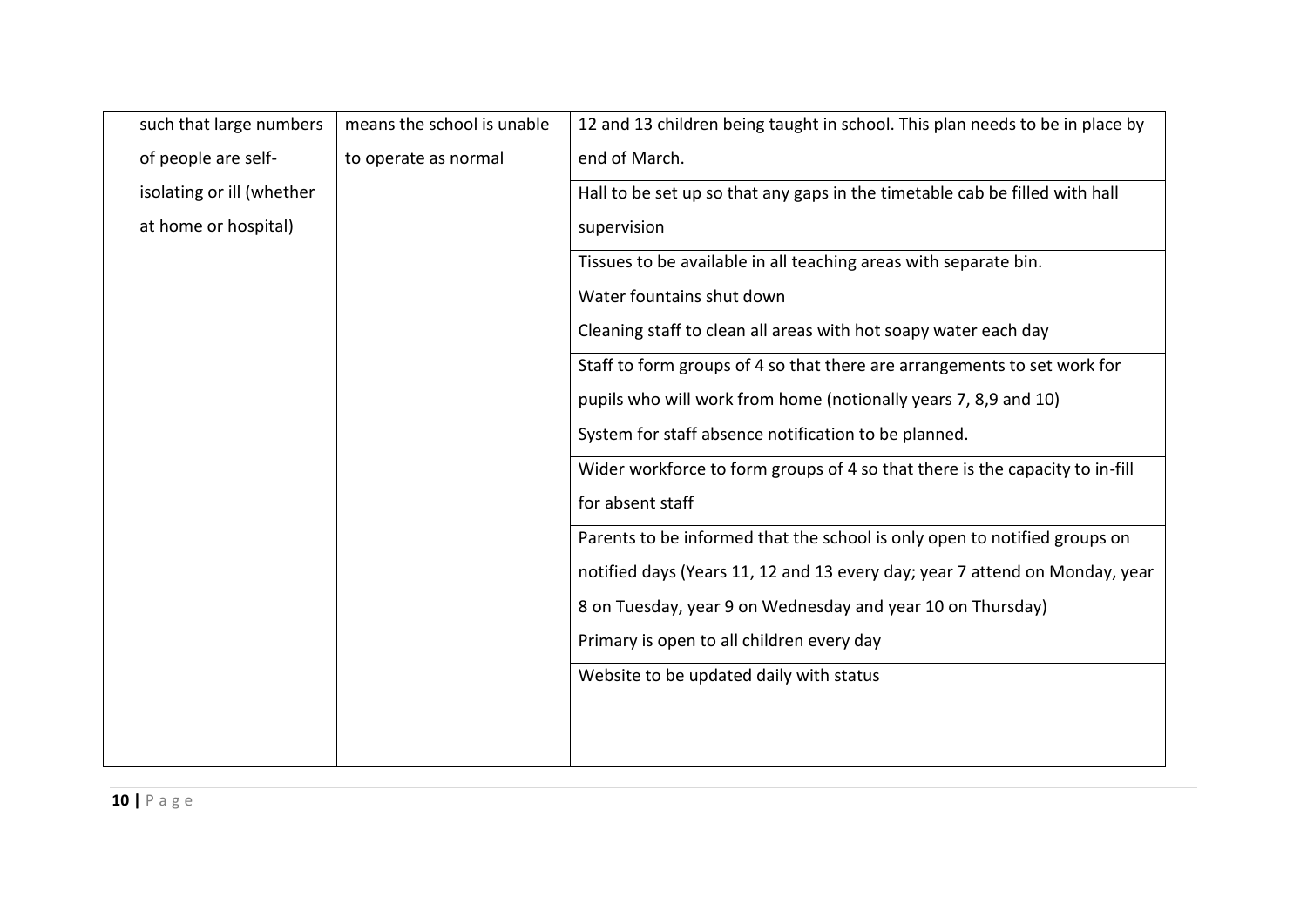### Scenario 3

There is a significant increase in cases of coronavirus such that the advice from DfE is that schools should close or that there are a significant number of cases locally such that it is judged to be appropriate to close the schools in the Trust.

| There is a significant | <b>Risk factors</b>          | Mitigation and actions                                                       |
|------------------------|------------------------------|------------------------------------------------------------------------------|
| increase in cases of   | The school will be closed to | Each faculty or department should plan a school closure for up to two        |
| coronavirus such       | pupils and staff will be     | weeks in April, May and June. This plan needs to be in place by end of       |
| that the advice from   | instructed to work from      | March.                                                                       |
| DfE is that schools    | home.                        | Head of faculty or department to construct a plan so that the curriculum     |
| should close or that   | Teaching staff should set    | can be delivered by setting work remotely. This plan needs to be in place by |
| there are a            | work daily for their classes | end of March.                                                                |
| significant number     | and post on SMHW             | During such a period the school site would be subjected to a deep clean      |
| of cases locally such  |                              | Advice being sought on exam arrangements from JCQ                            |
| that it is judged to   |                              | System for staff absence notification to be planned.                         |
| be appropriate to      |                              | Wider workforce team leaders to plan work for each team so that there is a   |
| close the schools in   |                              | reasonable expectation of work being done whilst the school is closed to     |
| the Trust.             |                              | pupils.                                                                      |
|                        |                              | Parents to be informed that the school is closed                             |
|                        |                              |                                                                              |